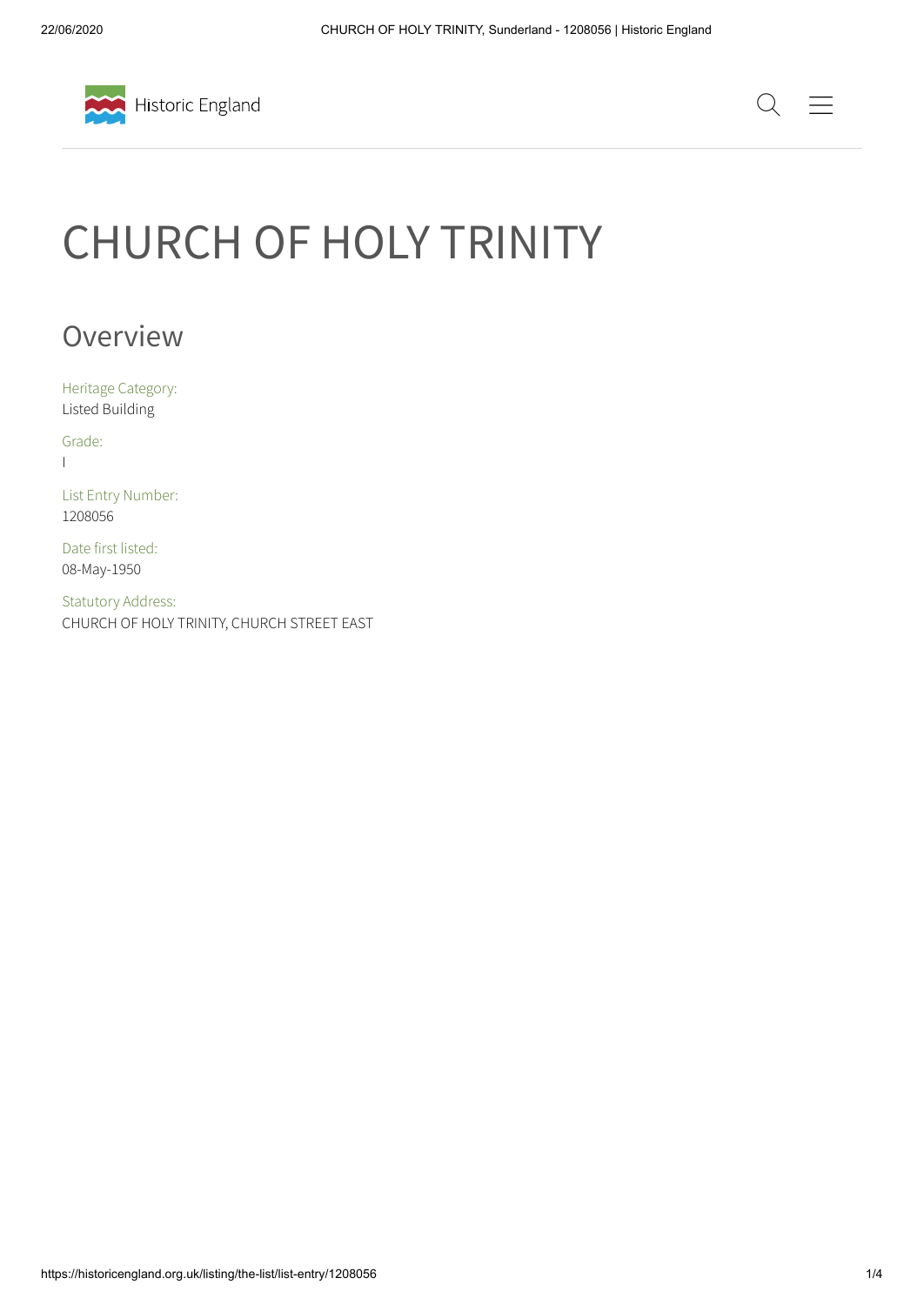#### Map



© Crown Copyright and database right 2020. All rights reserved. Ordnance Survey Licence number 100024900.

© British Crown and SeaZone Solutions Limited 2020. All rights reserved. Licence number 102006.006. Use of this data is subject to **Terms and [Conditions](https://historicengland.org.uk/terms/website-terms-conditions/)** 

The above map is for quick reference purposes only and may not be to scale. For a copy of the full scale map, please see the attached PDF - [1208056.pdf](http://mapservices.historicengland.org.uk/printwebservicehle/StatutoryPrint.svc/192580/HLE_A4L_Grade%7CHLE_A3L_Grade.pdf)

.

The PDF will be generated from our live systems and may take a few minutes to download depending on how busy our servers are. We apologise for this delay.

This copy shows the entry on 22-Jun-2020 at 14:15:27.

# Location

#### Statutory Address:

CHURCH OF HOLY TRINITY, CHURCH STREET EAST

The building or site itself may lie within the boundary of more than one authority. District: Sunderland (Metropolitan Authority)

National Grid Reference: NZ 40575 57189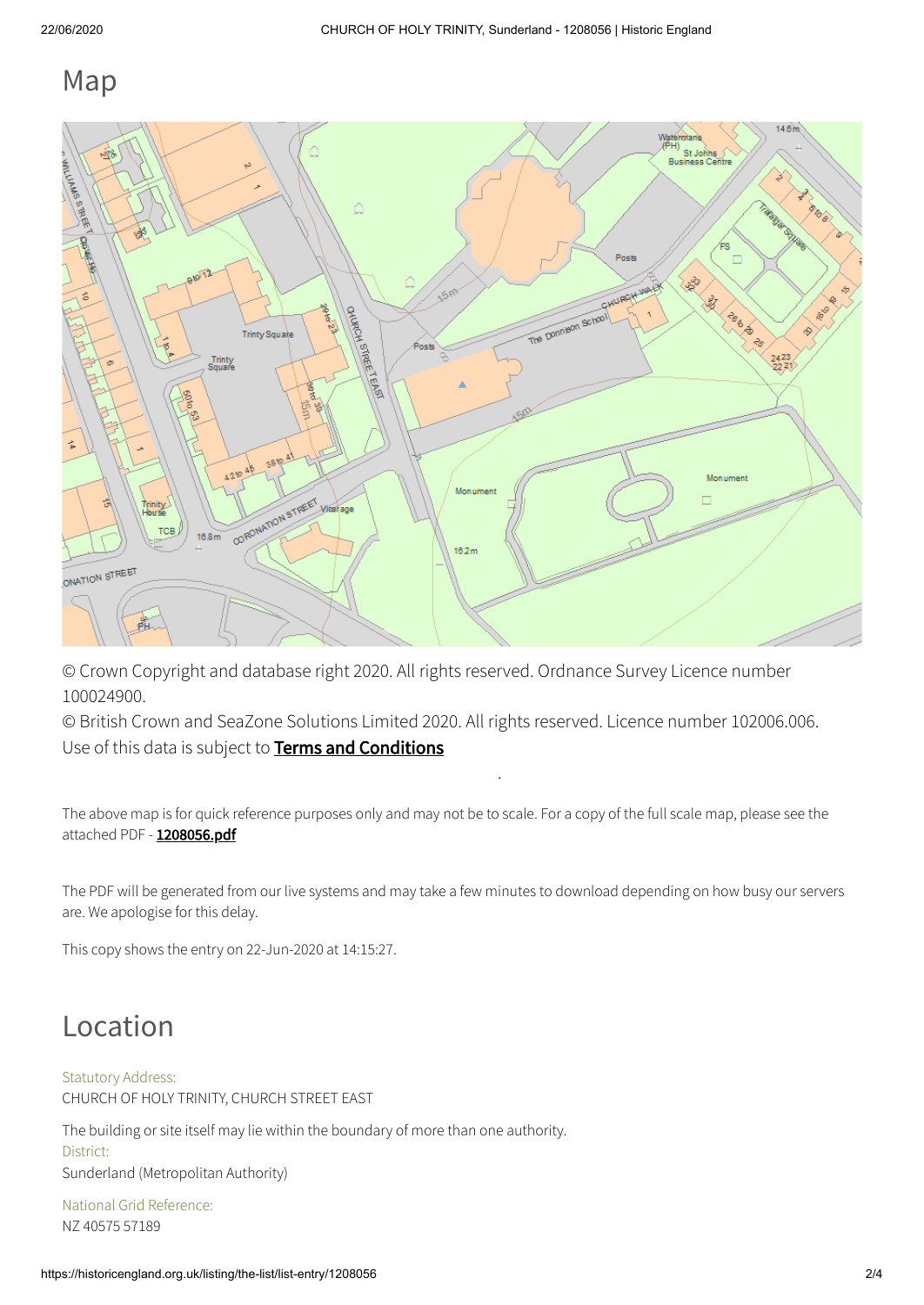#### Details

SUNDERLAND

NZ4057 CHURCH STREET EAST 920-1/12/45 (East side) 08/05/50 Church of Holy Trinity

GV I

Redundant parish church. 1719. Possibly by William Etty. 1735 apse paid for by the incumbent, Daniel Newcome, extending original square-ended sanctuary; roof reconstructed by Thomas Wilson and west gallery added 1803. Windows reglazed 1803 and c1900. Handed over to Redundant Churches Fund 1988. Flemish bond brick with some original tuck pointing; ashlar dressings; dark grey slate roof. Clasping aisles to W tower and nave; shallow E chancel with apse. Baroque style. EXTERIOR: all openings have keyed stone surrounds, the principal ones with triple keys, most round-arched, all with impost mouldings. W elevation has cornice breaking forward on giant angle and tower pilasters. Tower has central high rusticated arch with triple keystone over original double 6-panelled oak doors and semicircular overlight with radiating glazing bars; small round-headed niches flank tall window above, with small-paned sashes containing the only old glass left after damage in WWII, which has triple key which breaks entablature; upper stages have quoins and cornices. Clock of 1856 in tall blind arches of third stage; top stage has louvred belfry openings; corner spirelets on square plinths which are flanked by cyma-moulded brackets. Side bays under pent roofs have keyed arches to original panelled doors below windows in keyed elliptical arches, the key rising through the cornice to shallow pilasters, and further angle pilasters above the cornice rising to pent gable coping. N and S elevations have pilasters at angles and defining west bay; keystone centres rise through cornice to pilasters of corniced parapet. E elevation has blind roundels over arched windows flanking gabled sanctuary projection with angle pilasters; semi-circular apse with Venetian window. Low-pitched roof, curved over apse. INTERIOR has giant Corinthian colonnades on corniced plinths, the E pair with plinth mouldings removed; modillioned entablatures; Venetian sanctuary arch, the outer bays breaking forward, under modillioned cornice with three broken pediments, the inner segmental framing an open book and the outer framing bishops' mitres; E Venetian window with panelled pilasters. W gallery has panelled parapet on pilasters and scroll brackets set against columns. W screen of 1724 has slender columns supporting round arches over churchwardens' and other dignitaries' pews, with names of office painted above. Flat ceiling installed after WWII damage. E apse has panelled door in left return, not visible from nave, to small cupboard. In reordering, chancel not distinguished from nave except by dais with 2 steps to central semicircular projection. Communion rail from this step and projection, in same style as stair balustrades, temporarily moved one bay west. Colonnade plinths enclosed in C20 panels. 3 Frosterley `marble' steps to apse. Apse cupboard has 2-panel door and C18 hinges. W end has vestibule behind screen to central and N porches and S vestry room. FITTINGS AND MEMORIALS: vestibule contains font by Etty and Mansfield of York with fluted marble bowl on turned limestone pedestal and sandstone base; suspended cover of carved wood has scroll brackets supporting cherubs and dove finial. Main porch has memorial to Robert Gray, rector 1819-38, by David Dunbar: over-life-size figure on high pedestal with inscription, with low flanking Greek aedicules containing low-relief figures of Faith and Charity. E window signed W Wales Newcastle on Tyne; dedicated to John Ritson, died Feb 9 1857. Much original detail and panelling survives, including close string stairs with turned balusters and grip handrails, and fittings in vestry room and library. Queen-post roof shows original trusses, with scarfed tie-beams, and raised later purlins. (Redundant Churches Fund: Milburn G: Holy Trinity, Sunderland, Tyne and Wear: London: 1990-; Hutchins R: Sunderland Parish Church A Short History: Sunderland: 1982-; Corfe T and Milburn G: Buildings and Beliefs: Sunderland: 1984-: 8-10).

Listing NGR: NZ4057557188

### Legacy

The contents of this record have been generated from a legacy data system. Legacy System number: 391422

Legacy System: LBS